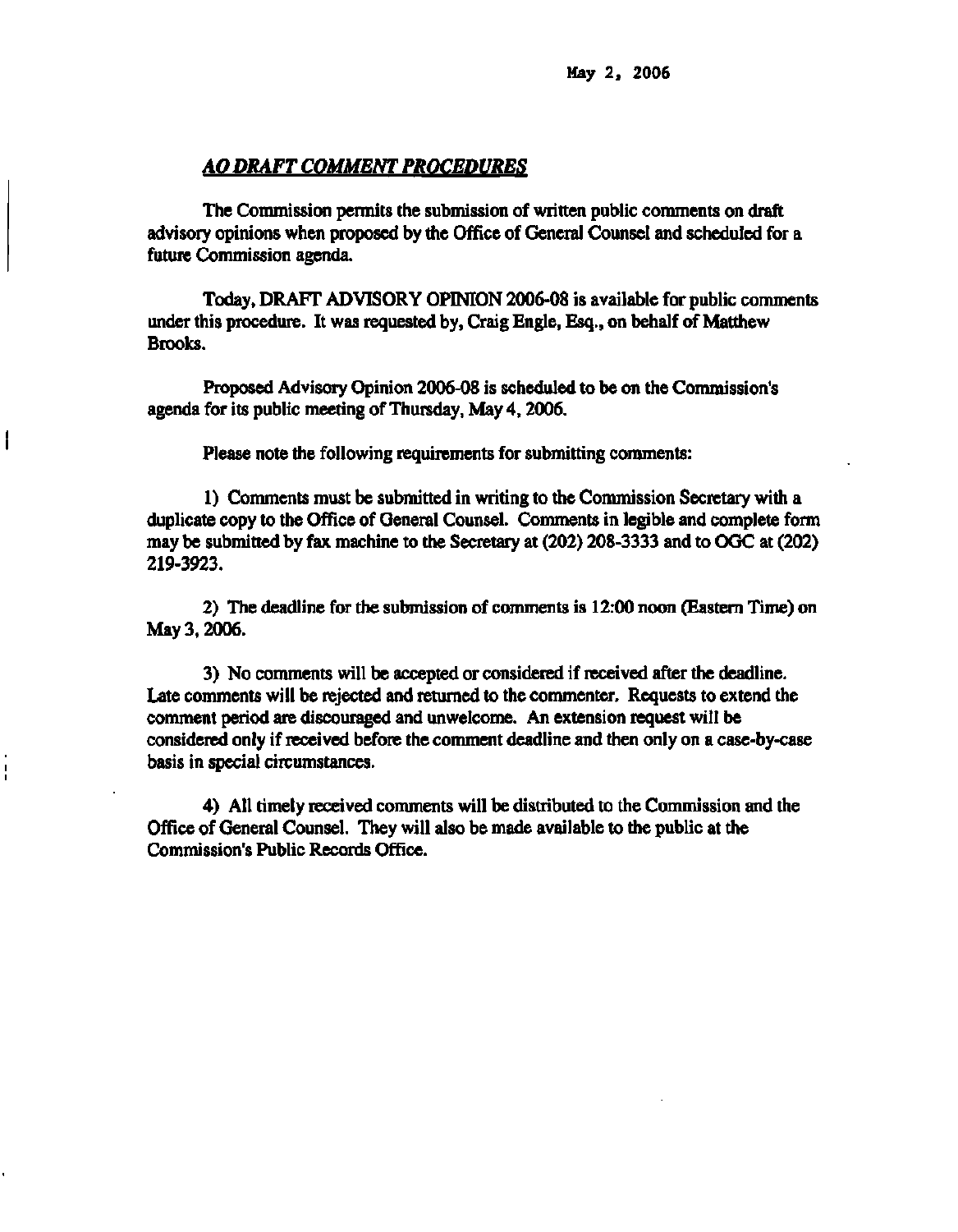# *CONTACTS*

Press inquiries: Robert Biersack (202) 694-1220

**Commission Secretary: Mary Dove (202) 694-1040** 

**Other inquiries:** 

ļ

**To obtain copies of documents related to AO 2006-08, contact the Public Records Office at (202) 694-1120 or (800) 424-9530.** 

**For questions about comment submission procedures, contact Rosemary C. Smith, Associate General Counsel, at (202) 694-1650.** 

## *MAILING ADDRESSES*

**Commission Secretary Federal Election Commission 999 E Street, NW Washington, DC 20463** 

**Rosemary C. Smith Associate General Counsel Office of General Counsel Federal Election Commission 999 E Street, NW Washington, DC 20463**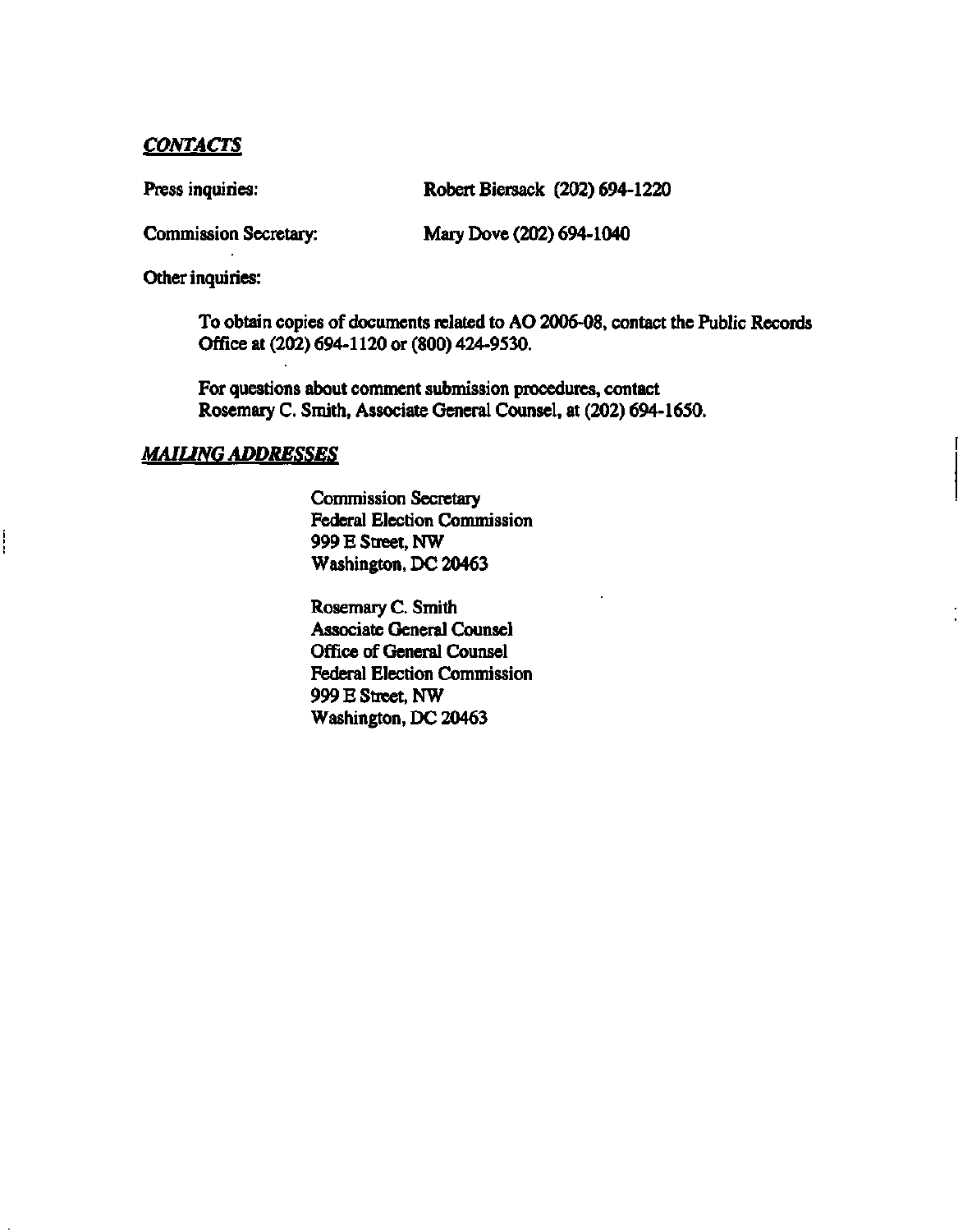

**FEDERAL ELECTION COMMISSION Washington, DC 20463** 

**.;; :V -2 P 5- 3b** 

**MAY 2 2006** 

## **MEMORANDUM**

**TO: The Commission** 

**THROUGH:** 

**Robert J. Costa** *§jd \_^*  **Acting Staff Director***'* 

**FROM:**  Lawrence H. Norton / **General Counsel** *(7* 

> **Rosemary C. Smith** */&2S*  **Associate General Counsel**

**Mai T. Dinh Assistant General Counsel** 

Daniel K. Abramson Attorney

**Subject:** 

**Draft AO 2006-08** 

**Attached is a proposed draft of the subject advisory opinion. We request that this draft be placed on the agenda for May 4,2006.** 

a la salampignati provi

**Attachment** 

 $\ddotsc$ 

**AGENDA ITEM**  For Meeting of: 5-04-06

**SUBMITTED LATE** 

. . . .

 $\ddotsc$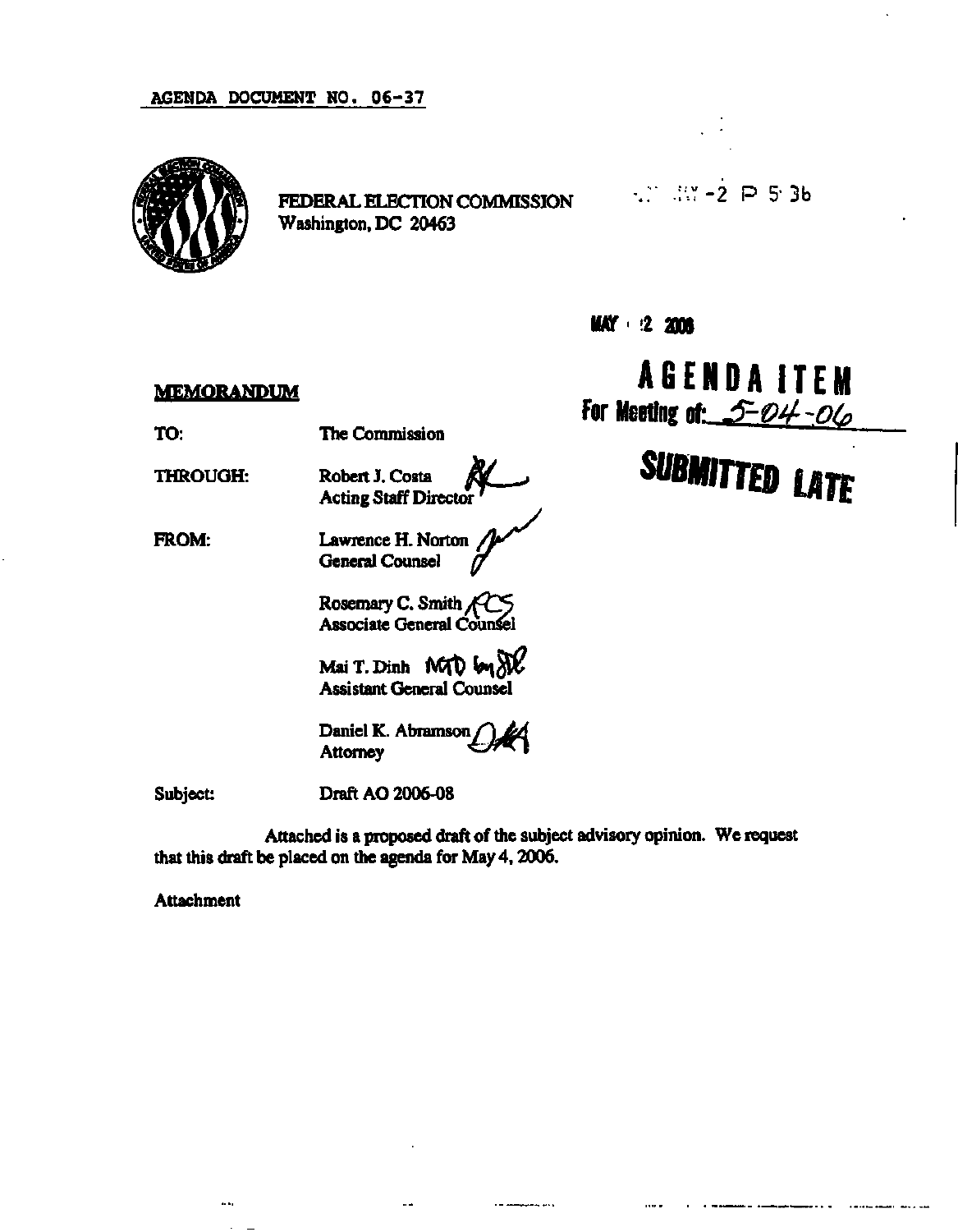| 1<br>2 | <b>ADVISORY OPINION 2006-08</b>                                                                   |
|--------|---------------------------------------------------------------------------------------------------|
| 3      | Mr. Craig Engle, Esq.                                                                             |
| 4      | <b>Arent Fox PLLC</b><br><b>DRAFT</b>                                                             |
| 5      | 1050 Connecticut Ave., NW                                                                         |
| 6<br>7 | Washington, DC 20036                                                                              |
| 8      | Dear Mr. Engle:                                                                                   |
| 9      | We are responding to your advisory opinion request on behalf of Matthew Brooks                    |
| 10     | concerning the application of the Federal Election Campaign Act of 1971, as amended               |
| 11     | (the "Act"), and Commission regulations to an as-yet unnamed corporation (the                     |
| 12     | "Corporation") to be formed by Mr. Brooks. The Corporation intends to collect and                 |
| 13     | forward contributions from individuals at their request to political committees, Federal          |
| 14     | candidates, and other entities. The Commission concludes that the proposed activities are         |
| 15     | permissible.                                                                                      |
| 16     | Background                                                                                        |
| 17     | The facts presented in this advisory opinion are based on your letters received on                |
| 18     | February 17, February 21, and April 19, 2006, and email received on April 24, 2006.               |
| 19     | Mr. Brooks intends to form a for-profit corporation that would provide                            |
| 20     | commercial services to individuals ("subscribers") interested in making contributions and         |
| 21     | donations to Federal and non-Federal candidates, political committees, and non-profit             |
| 22     | organizations. <sup>1</sup> The Corporation plans to accept funds from subscribers who will, at a |
| 23     | later date, direct those funds to be contributed to the candidates or political committees.       |
| 24     | or donated to other non-profit organizations the subscriber selects. The subscribers will         |
| 25     | also pay a service fee that will be deposited into the Corporation's treasury. The money          |
| 26     | the subscriber allocates for future contributions and donations will be deposited into a          |

 $\hat{\mathbf{r}}$ 

and the company of the control

accompanies and the main

 $\frac{1}{2}$ 

 $\sim 10^{-10}$ 

 $\sim$   $\sim$ 

<sup>&</sup>lt;sup>1</sup> This advisory opinion is limited to addressing your proposal as it relates to Federal candidates and **political committees.**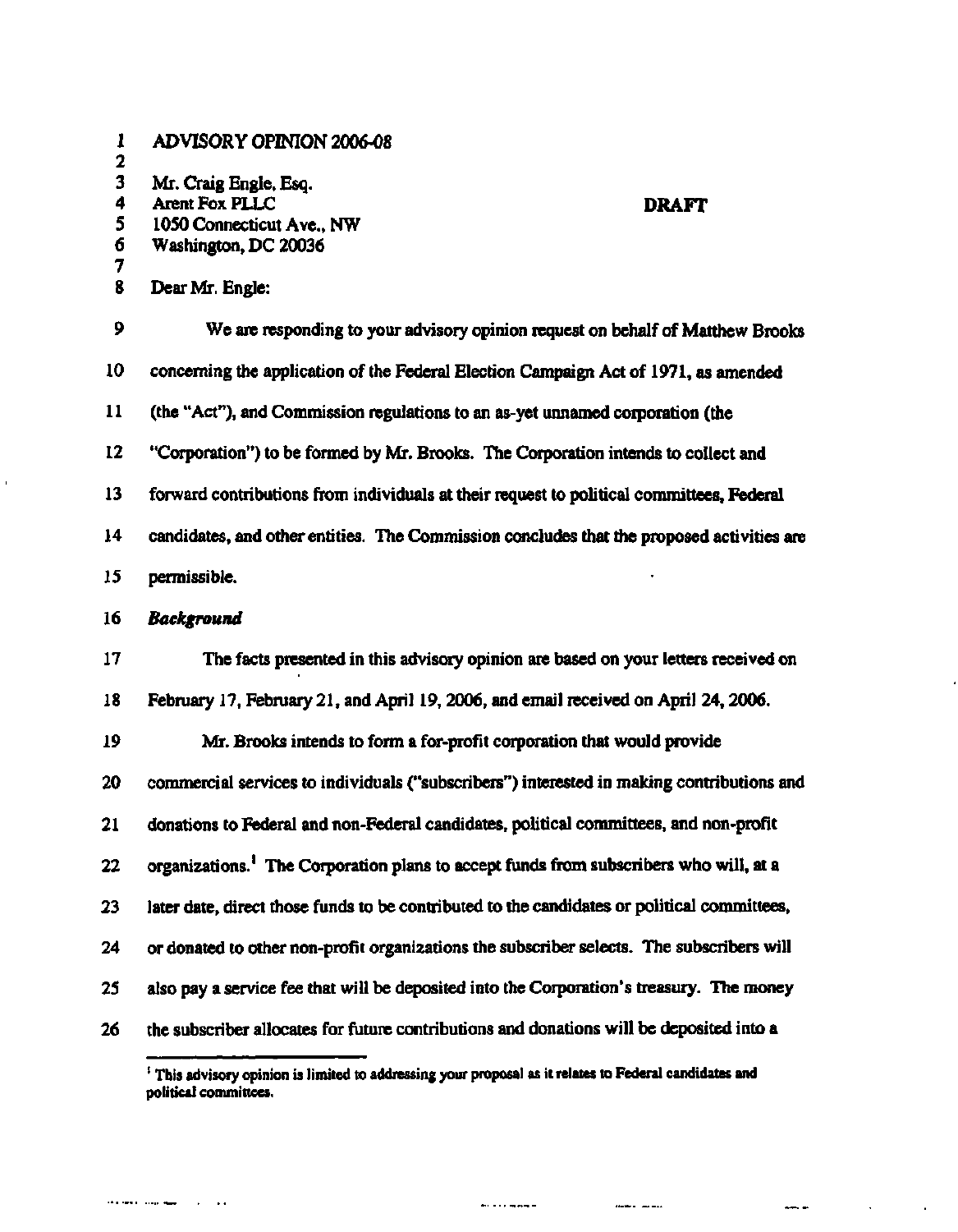| 1                       | separate merchant account, where it will remain until the subscriber designates a                  |
|-------------------------|----------------------------------------------------------------------------------------------------|
| $\overline{\mathbf{2}}$ | candidate, political committee, or other non-profit organization as the recipient of the           |
| 3                       | funds, or asks for the funds to be returned. Once the subscriber indicates to the                  |
| 4                       | Corporation that he or she would like to make a contribution or donation, the Corporation          |
| 5                       | will forward the designated amount of funds to the recipient political committee,                  |
| 6                       | candidate, or other non-profit organization within ten days.                                       |
| 7                       | The Corporation will obtain each subscriber's mailing address, occupation, and                     |
| 8                       | employer information and provide it to the recipients, whenever necessary. The                     |
| 9                       | Corporation will employ various screening and verification procedures to prevent the               |
| 10                      | making of prohibited contributions, and will forward contributions only insofar as the             |
| 11                      | Corporation deems them permissible. It will disallow subscribers from exceeding                    |
| 12                      | contribution limits if that can be determined based on records maintained by the                   |
| 13                      | Corporation. Upon registration for the service, subscribers will be informed of the Act's          |
| 14                      | contribution limits and source restrictions, and State laws where applicable, and will be          |
| 15                      | required to attest that they are complying with the Act. <sup>2</sup> The Corporation will provide |

 $\mathbf{r} = \mathbf{r} + \mathbf{r}$  and  $\mathbf{r}$ 

 $\ddot{\phantom{a}}$ 

 $\ddotsc$ 

 $\mathbf{r}$  ,  $\mathbf{r}$  ,  $\mathbf{r}$ 

. . . .

 $\mathbf{r}$  is a second second second fraction of  $\mathbf{r}$ 

**The attestation language will include the following:** 

**Federal law prohibits contributions from the general treasury funds of corporations, labor organizations, or national banks. Therefore we are required to ask you to confirm the following statements:** 

**<sup>1.</sup> This contribution is made from my own funds, and not those of another.** 

**<sup>2.</sup> This contribution is not made from the general treasury funds of a corporation, labor organization or national bank.** 

**<sup>3.</sup> I am not a Federal government contractor, nor am I a foreign national who lacks permanent resident status in the United States.** 

**<sup>4.</sup> For credit or debit card transactions: This contribution is made on a personal credit or debit card for which I have the legal obligation to pay, and is made neither on a corporate or business entity card nor on the card of another.**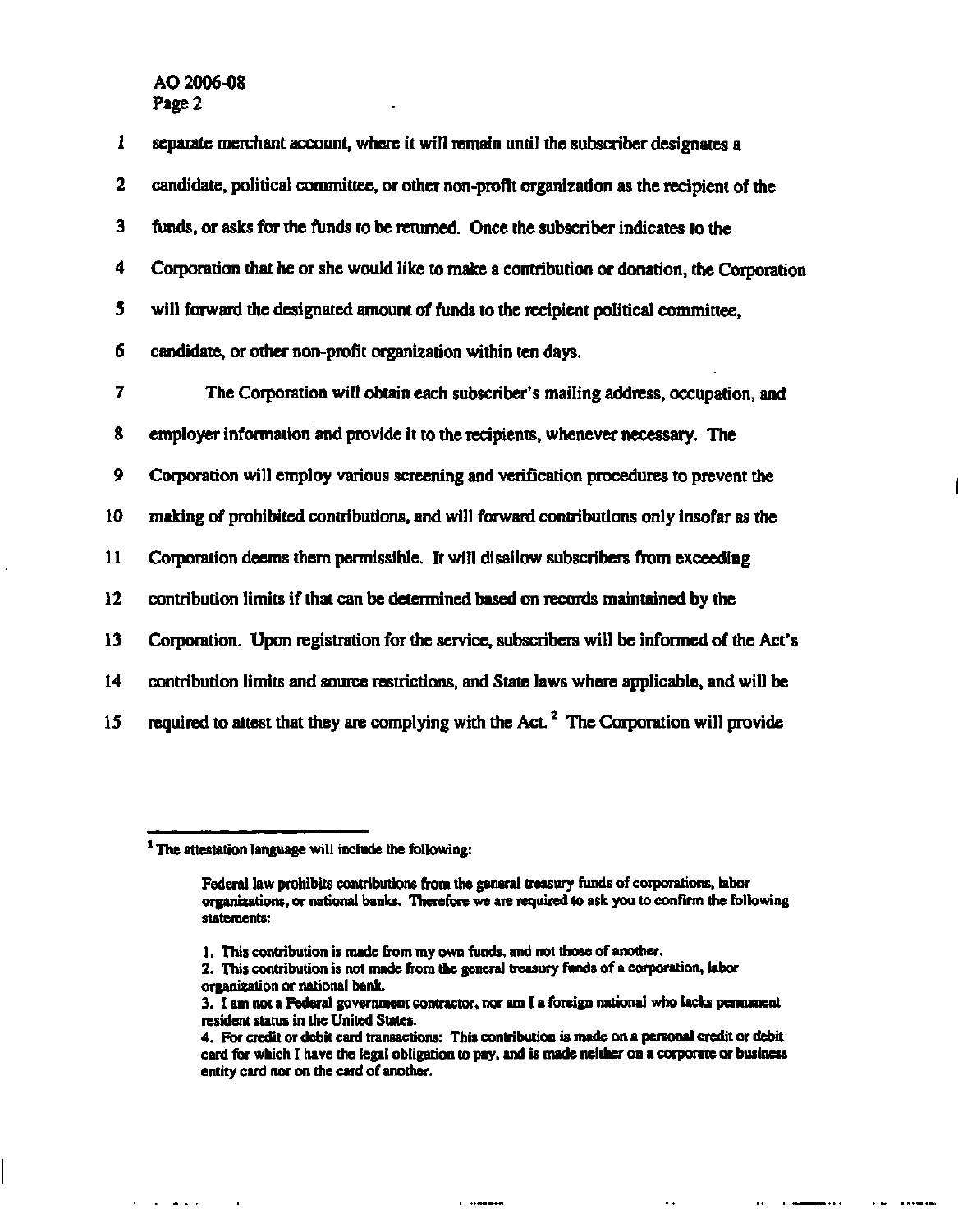$\mathsf{l}$ 

**1 up-to-date information to subscribers regarding their remaining contribution limits and 2 account balance.** 

**3 The Corporation will use its best efforts to monitor subscriber contributions made 4 independently of the arrangement with the Corporation to ensure compliance with the 5 Act. If a subscriber makes a contribution using funds not held by the Corporation, the 6 subscriber may report the contribution to the Corporation, and the Corporation will 7 ensure the contribution is recorded in its records and counted towards all relevant 8 contribution limits. The Corporation will not forward any contributions it knows do not 9 comply with the Act and will notify subscribers when they have reached any applicable 10 contribution limit.** 

**11 The Corporation will not place any limits on how a subscriber disburses his or her 12 money, other than refusing to forward contributions it knows do not comply with the Act. 13 The Corporation will not engage in Federal election activity or expressly advocate the 14 election or defeat of any clearly identified candidates or advocate on behalf of any 15 causes. All money in the merchant account will remain the property of the individual 16 subscriber, and the Corporation will provide only an accounting and forwarding service. 17 Under the business model the Corporation has proposed, the Corporation will be 18 funded entirely by service fees paid by subscribers. The Federal and non-Federal 19 candidates, political committees, and non-profit organizations that receive forwarded 20 contributions and donations will not pay the Corporation for its services, and the 21 Corporation will not enter into a contractual relationship with these entities.** 

**[continued]** 

 $\overline{a}$   $\overline{a}$ 

**Failure to sign or attest to any of the attestations above will result in rejection of the funds. Additionally, the Corporation plans to inform prospective subscribers that their contributions will be publicly identified on the recipient's disclosure reports.**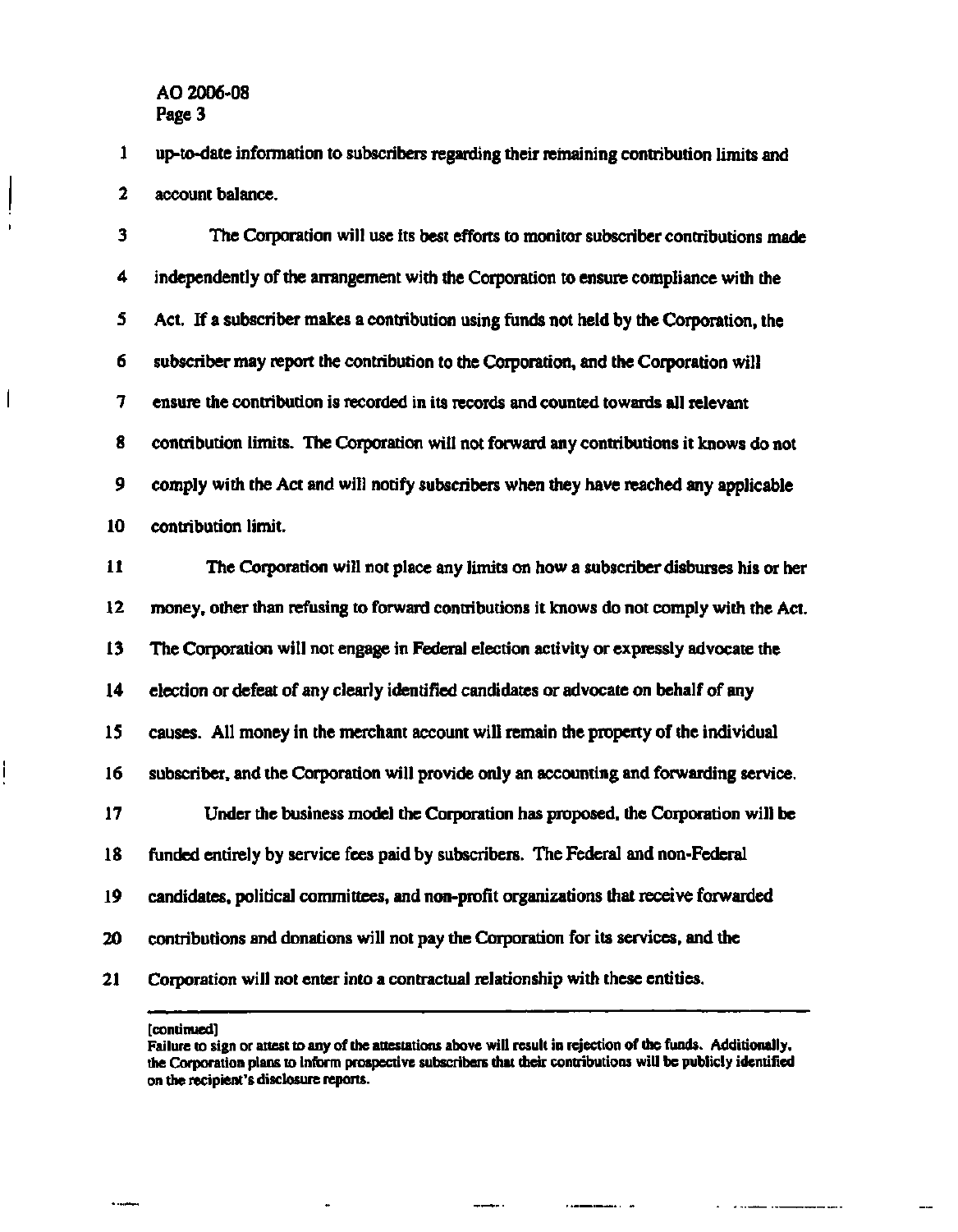**1 The Corporation is considering providing commentary and analysis of various 2 State and Federal officeholders, non-profit organizations, campaigns, and events as an 3 additional service to its individual subscribers. This may include providing biographical 4 information, voting records of a candidate on particular issues, ratings of a candidate 5 given by various organizations, reelection percentages, the candidate's campaign 6 contribution position, the strength of the candidate's party loyalty, and any relevant 7 media articles.** 

**8 Subscribers would be asked to identify issues that are of general interest to them. 9 The Corporation would then provide its subscribers with information and analysis 10 relevant to that issue. In some cases, the subscriber may request specific information or 11 analysis from a list of organizations provided by the Corporation. Subscribers may also 12 request specific media articles to be forwarded to them. However, the Corporation may 13 also forward general information, such as biographies of Members of Congress, to all its 14 subscribers, without their making a specific request. Under no circumstances will the 15 Corporation create any of the information or analysis that is forwarded to subscribers.** 

**16 The Corporation expects that it may receive solicitations directly from candidates, 17 political committees, and non-profit organizations. The Corporation intends to ask its 18 subscribers to fill out a questionnaire that will be used to develop a "donor profile" for 19 each of them. Solicitations matching a subscriber's donor profile will be forwarded to 20 the subscriber. While the Corporation will accept solicitations from any candidate, 21 political party, political committee, or non-profit organization, some solicitations may not 22 be forwarded to the subscriber due to screening based on the subscriber's donor profile.** 

 $\overline{a}$ 

 $\overline{a}$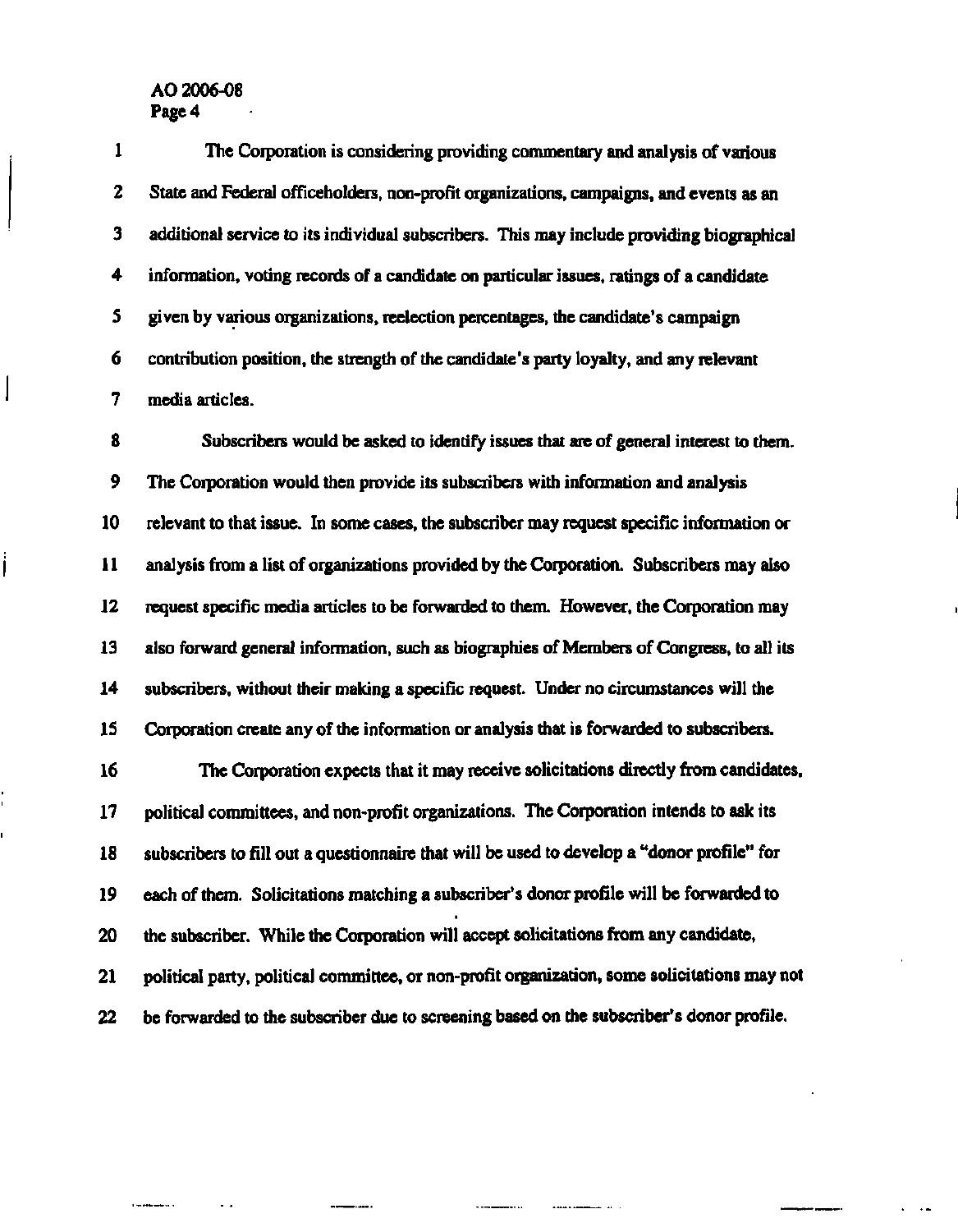- **1 The Corporation does not propose to charge any fee to candidates or political committees**
- **2 for this service.**

**3 Finally, the Corporation intends to recruit individuals to serve on its Board of 4 Directors who may also be officers of political committees and non-profit organizations. 5** *Questions Presented* 

- 6 *1. May the Corporation receive and distribute deposits for subscribers' contributions?*
- 7 2. *May the Corporation forward commentary and analysis of Federal candidates to its*
- 8 *subscribers?*

ŧ

- 9 *3. May the Corporation maintain two accounts: one for its corporate treasury, and one*
- 10 *for funds held for subscribers to be used to make donations and contributions?*
- 11 *4. May the Corporation receive and forward contribution suggestions from political*
- 12 *committees to its subscribers ?*
- 13 *5. May the Corporation recruit individuals to serve on its Board of Directors who may*
- 14 *also be officers of political committees ?*
- 15 *Legal Analysis and Conclusions*
- **16** *1. May the Corporation receive and distribute deposits for subscribers' contributions?*
- **17 Yes, the Corporation may receive and distribute deposits for subscribers'**
- **18 contributions. The Corporation would provide services to individual subscribers to assist**
- **19 them in making contributions, similar to corporations that provide delivery services, bill**
- **20 paying services, or check writing services. The individual subscribers would compensate**
- **21 the Corporation as an incidental cost in making contributions. Therefore, the**
- **22 Corporation's receipt and distribution of subscribers' contributions would be permissible**

للربيعة لرداء

**23 under the Act and Commission regulations.** 

 $1.1 - 1.1 - 1.1 - 1.1 - 1.1$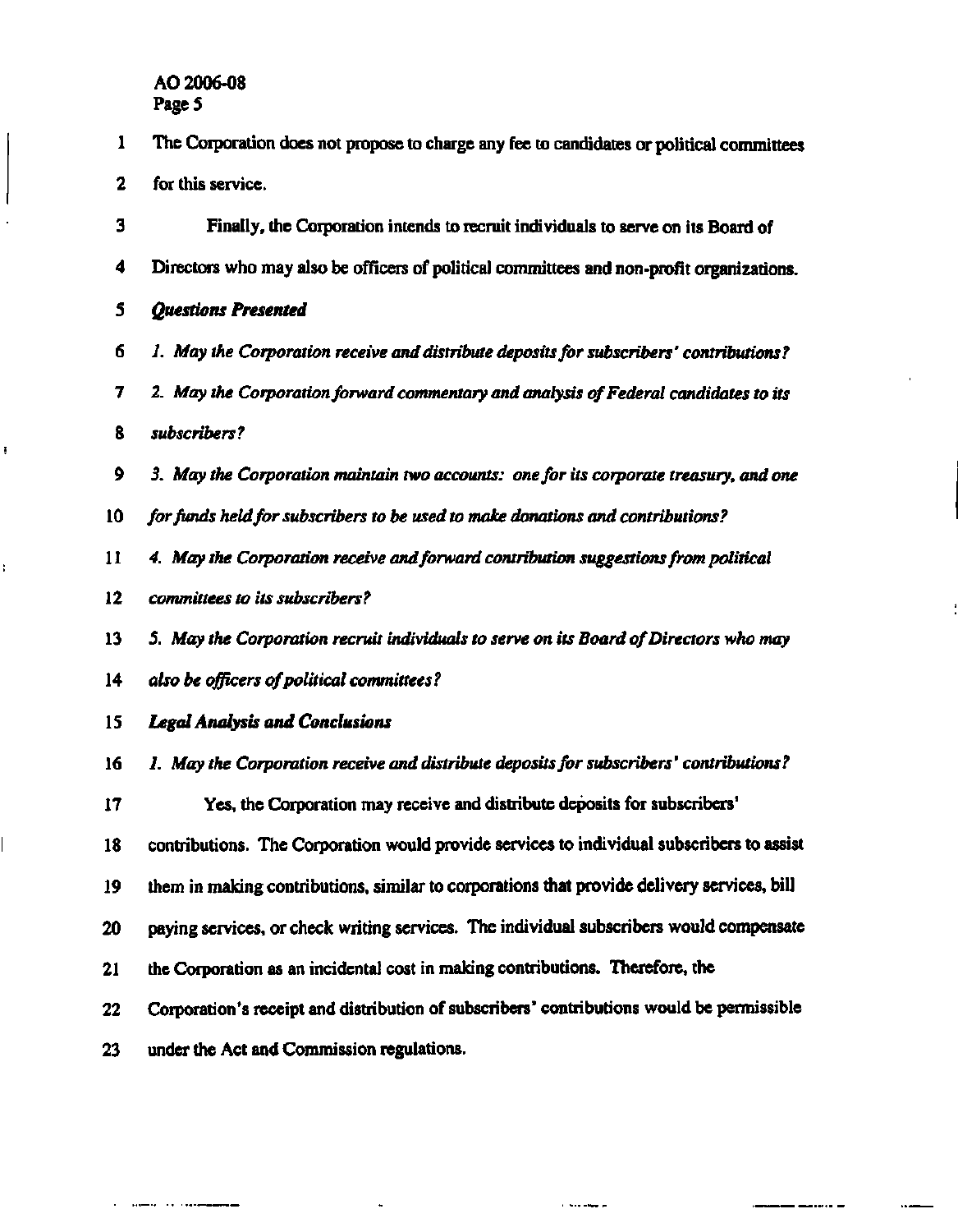$\mathbf{r}$ 

**1 2.** *May the Corporation forward commentary and analysis of Federal candidates to its 2 subscribers?* 

**3 Yes, the Corporation may forward the proposed commentary and analysis of 4 Federal candidates to subscribers. This service will be provided to subscribers at their 5 request for an additional fee. As such, it is a part of the Corporation's overall business 6 plan to assist subscribers in the making of contributions. Under all of the circumstances 7 present, the proposed activity would be permissible under the Act and Commission 8 regulations.** 

**9** *3. May the Corporation maintain two accounts: one for its corporate treasury, and one*  **10** *for funds held for subscribers to be used to make donations and contributions ?* 

**11 Yes, the Corporation is required to maintain two accounts under the proposal that 12 has been submitted. In order to prevent a contribution by the Corporation to any political 13 committee or candidate it must use a separate merchant account for funds that will be 14 dispersed as contributions.** *See 2* **U.S.C. 441b; 11 CFR 114.2(b). This account must be 15 entirely segregated from the Corporation's general treasury to ensure that the funds are 16 not commingled.** 

**17** *4. May the Corporation receive and forward contribution suggestions from political* 

**18** *committees to its subscribers?* 

 $\mathbf{r} = \mathbf{r}$  , and  $\mathbf{r} = \mathbf{r}$ 

**19 No, forwarding contribution suggestions from political committees would 20 constitute impermissible solicitations to persons outside the restricted class of the 21 Corporation.** 

**22 The Corporation proposes to forward solicitations that it receives from political 23 committees to some or all of its subscribers. If the Corporation were to disseminate,** 

**Communication of the American**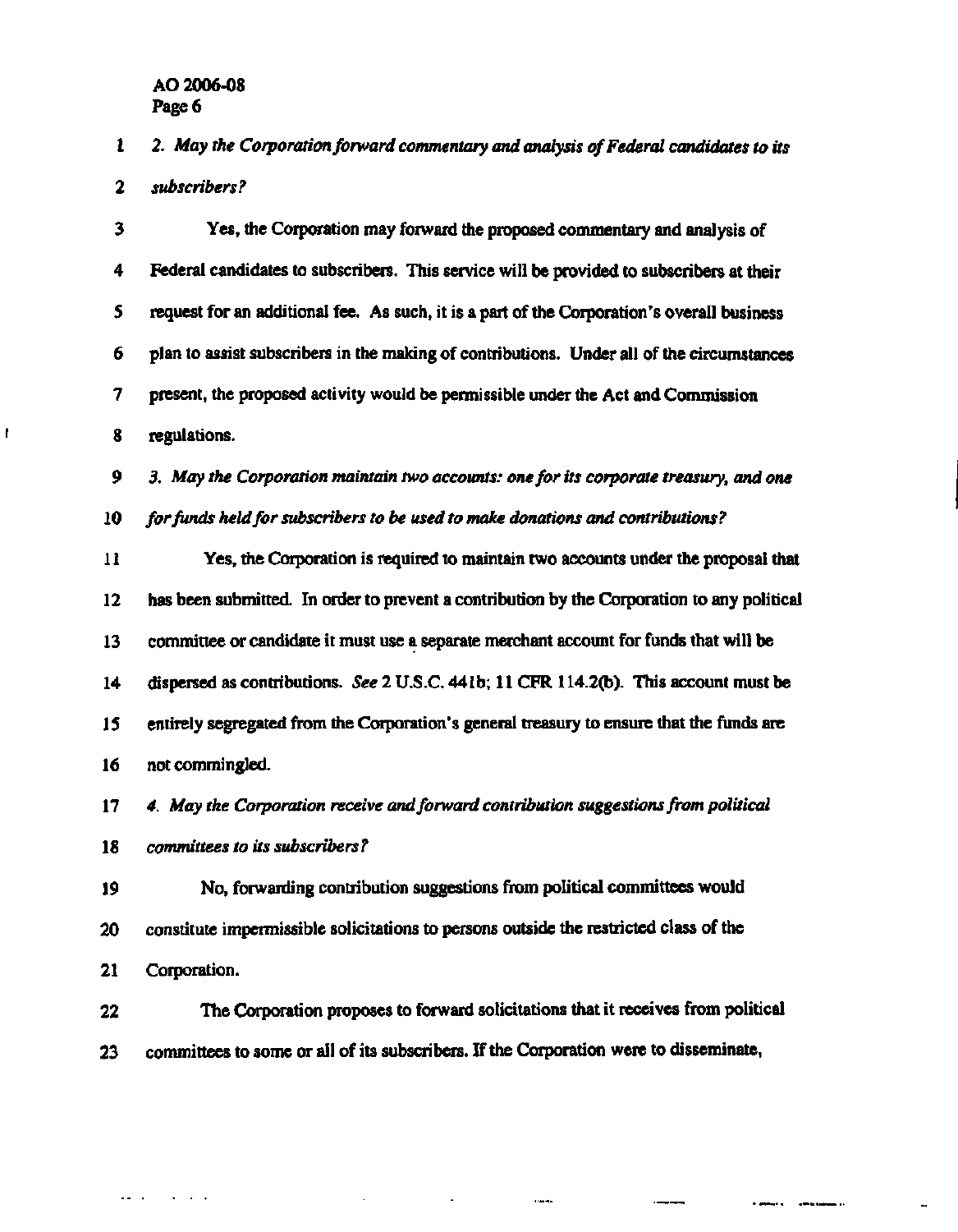$\mathbf{i}$ 

| 1  | distribute, or republish, in whole or in part, any campaign materials prepared by a         |
|----|---------------------------------------------------------------------------------------------|
| 2  | candidate, this may be considered a prohibited expenditure by the Corporation. 2 U.S.C.     |
| 3  | 441a(a)(7)(B)(iii). Furthermore, because these communications would reach beyond the        |
| 4  | Corporation's restricted class, the communications would not qualify for the exemption      |
| 5  | in 2 U.S.C. 441b(b)(2)(A). See 11 CFR 114.4. <sup>3</sup> The proposed activity may also    |
| 6  | constitute facilitation of contributions by the Corporation, and would be prohibited. See   |
| 7  | 11 CFR 114.2(f). <sup>4</sup>                                                               |
| 8  | 5. May the Corporation recruit individuals to serve on its Board of Directors who may       |
| 9  | also be officers of political committees?                                                   |
| 10 | Yes, the Corporation may recruit individuals to serve on its Board of Directors             |
| 11 | who may also be officers of political committees. However, if these individuals are         |
| 12 | acting on behalf of a Federal candidate or political party committee while participating on |
| 13 | the Corporation's Board of Directors, the Corporation might be directly or indirectly       |
| 14 | established, financed, maintained, or controlled by a Federal candidate, officeholder, or   |
| 15 | political party committee, and thus subject to the applicable limitations and prohibitions  |
| 16 | in 2 U.S.C. 441i(a), 441i(b), and 441i(e)(1)(A) and (B). See Advisory Opinion 2005-02       |
| 17 | (Corzine) (organization directly or indirectly established, financed, maintained or         |
| 18 | controlled by Federal candidate may only solicit funds that comply with the limits and      |
| 19 | prohibitions of the Act, even in connection with a non-Federal election). If the            |
| 20 | individuals are not acting on behalf of any Federal candidate or officeholder or any        |
|    |                                                                                             |

<sup>&</sup>lt;sup>3</sup> Because the Corporation will be forwarding solicitations for political committees other than their own **separate segregated fund, they may not avail themselves of the narrow exception allowing certain communications outside of their restricted class contained in 2 U.S.C. 441b(4)(A)(i). 4 If the Corporation were to receive solicitations directed to individual subscribers, and not to the** 

 $\sim$ 

*Constitution Company* 

 $-1$ 

 $\frac{1}{2}$ 

÷ ÷

**Corporation itself, it would be permitted to forward those solicitations to the proper recipient. This would be a service provided solely to the individual for which the Corporation was properly compensated.**